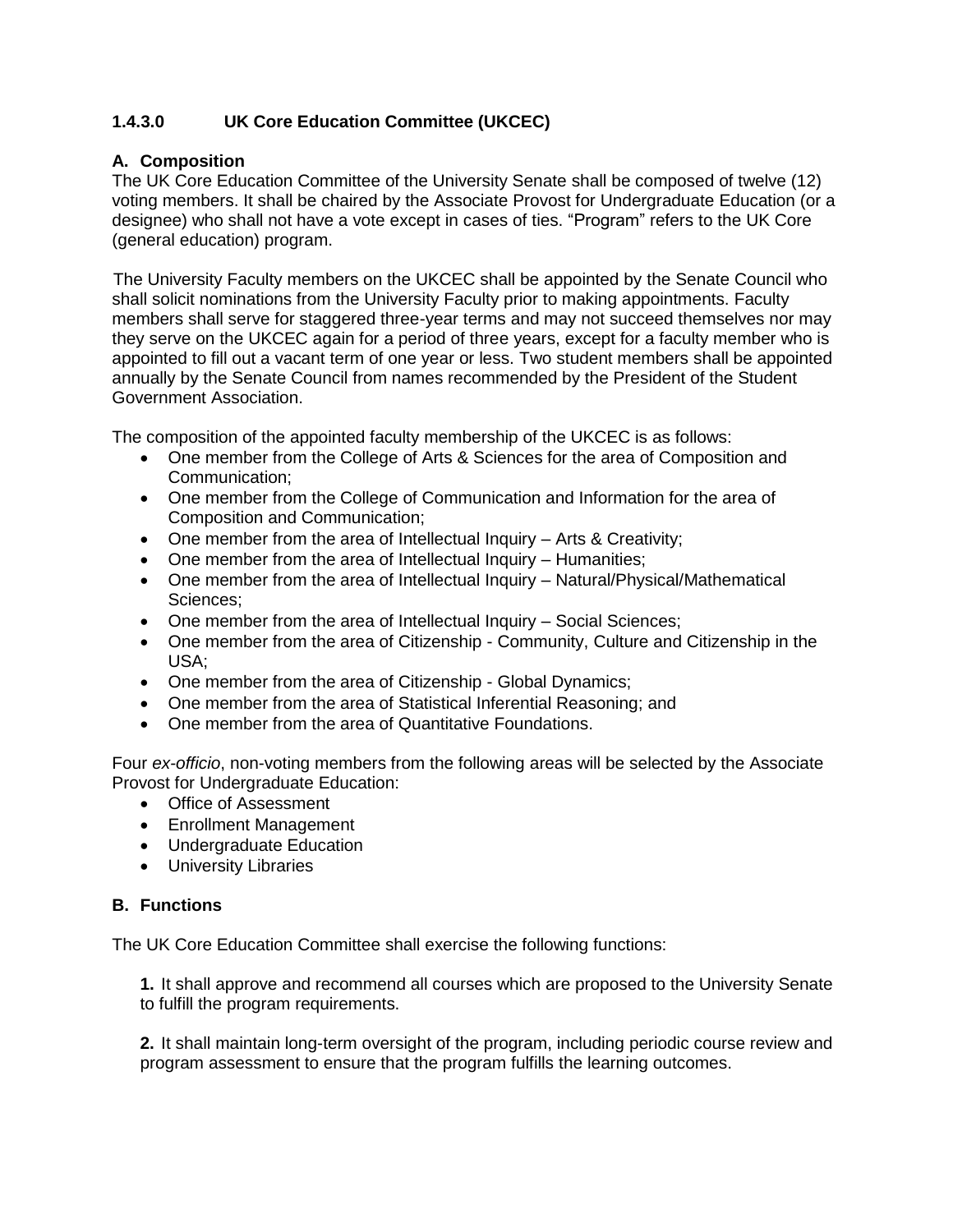**3.** It shall recommend to the Senate Council the deletion of courses (or pairs of courses) from the program that no longer seem appropriate to the program, and recommend to colleges or departments, through the Associate Provost for Undergraduate Education, such changes concerning teaching and content as it deems necessary or appropriate.

**4.** It shall continue to work to enhance the program and assert the program's centrality to the undergraduate curriculum through involvement in university-wide planning and policy discussions related to the program.

**5.** Upon the recommendation of the Dean of Undergraduate Studies or upon its own initiative, it shall develop and propose changes in the structure of the program or in the requirements necessary to complete the program.

**6.** It shall make recommendations to the Dean of Undergraduate Studies on individual cases of temporary waivers of or temporary substitutions for program requirements.

**7.** It shall set policies for the granting of credit to transfer students for courses taken which are equivalent to those in the program and it shall communicate these policies to all undergraduate colleges on campus.

#### **C. Waivers**

All waivers of or substitutions for program requirements for particular categories of students, if approved by the Committee, shall be submitted to the Senate Council for its approval by the Senate. The Senate Council's approval of temporary waivers of or substitutions for program requirements for particular categories of students shall be final.

# **5.4.3 REQUIREMENTS FOR GRADUATION**

#### **5.4.3.2 <sup>1</sup> UK Core Requirements**

Each undergraduate student must complete all four parts of the UK Core Requirements designated as I-IV below. A course taken to satisfy a requirement in one area of the UK Core cannot be used to satisfy a requirement in another area, even if a specific course is present in more than one area (e.g., some courses are designed to meet the learning outcomes in more than one area).

| Intellectual Inquiry                                                         |         |
|------------------------------------------------------------------------------|---------|
| A. The Nature of Inquiry in Arts and Creativity                              | 3 hours |
| B. The Nature of Inquiry in the Humanities                                   | 3 hours |
| C. The Nature of Inquiry in the Social Sciences                              | 3 hours |
| D. The Nature of Inquiry in the Natural, Physical, and Mathematical Sciences | 3 hours |
| II. Written, Oral and Visual Communication                                   |         |
| A. Composition and Communication I                                           | 3 hours |
| B. Composition and Communication II                                          | 3 hours |
|                                                                              |         |

 $\overline{a}$ 

III. Quantitative Reasoning

*<sup>1</sup>* Other sections of 5.4.3 are in process that may change the numbering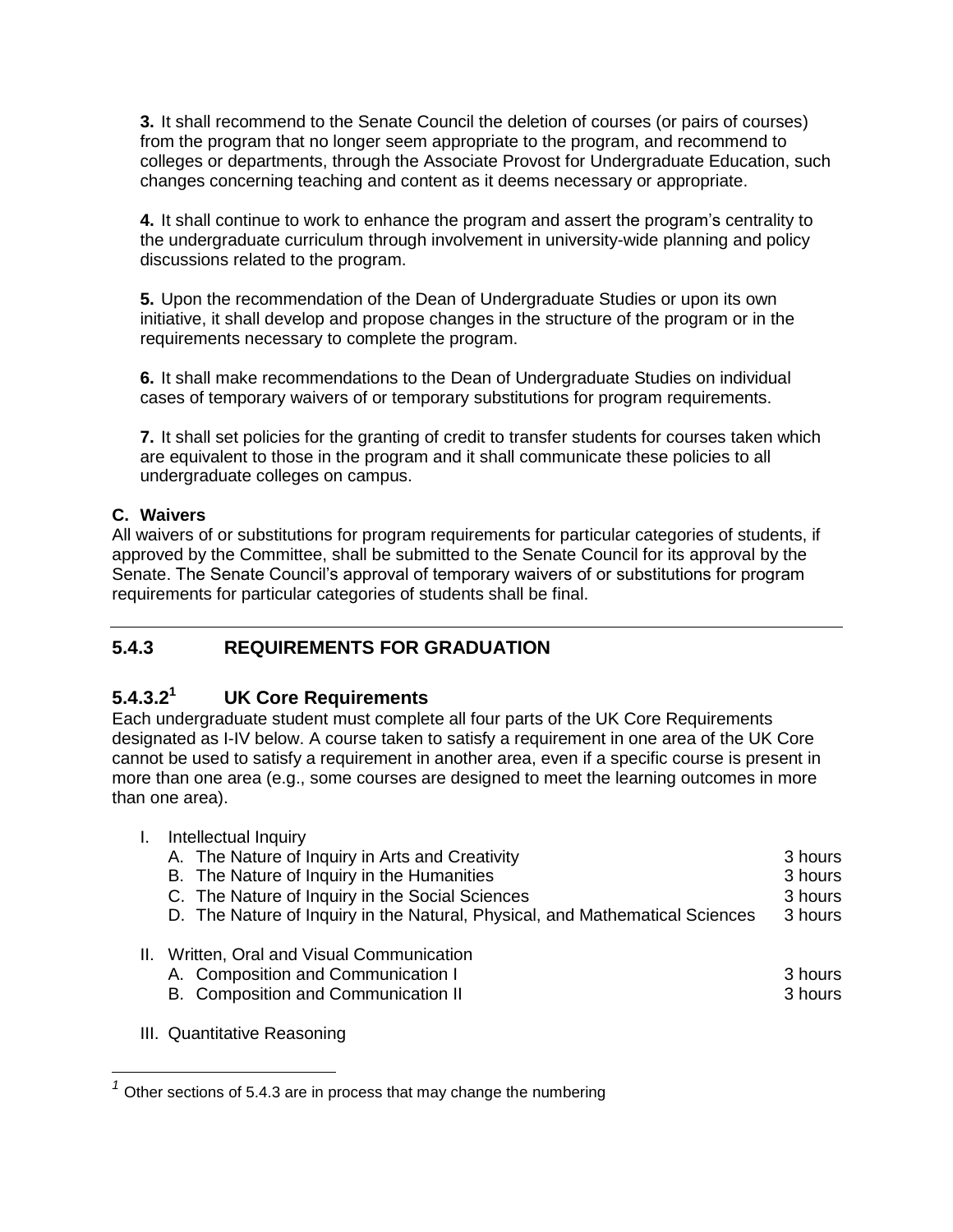|       | <b>Quantitative Foundations</b><br>А.            | 3 hours |
|-------|--------------------------------------------------|---------|
|       | <b>B.</b> Statistical Inferential Reasoning      | 3 hours |
|       | IV. Citizenship                                  |         |
|       | A. Community, Culture and Citizenship in the USA | 3 hours |
|       | <b>B.</b> Global Dynamics                        | 3 hours |
|       | UK Core Credit-Hour Total*                       | 30      |
| hours |                                                  |         |

\* \*The UK Core is designed to provide the equivalent of 30 credit hours. Some courses in the UK Core require more than three credits, resulting in more than 30 credits in some cases.